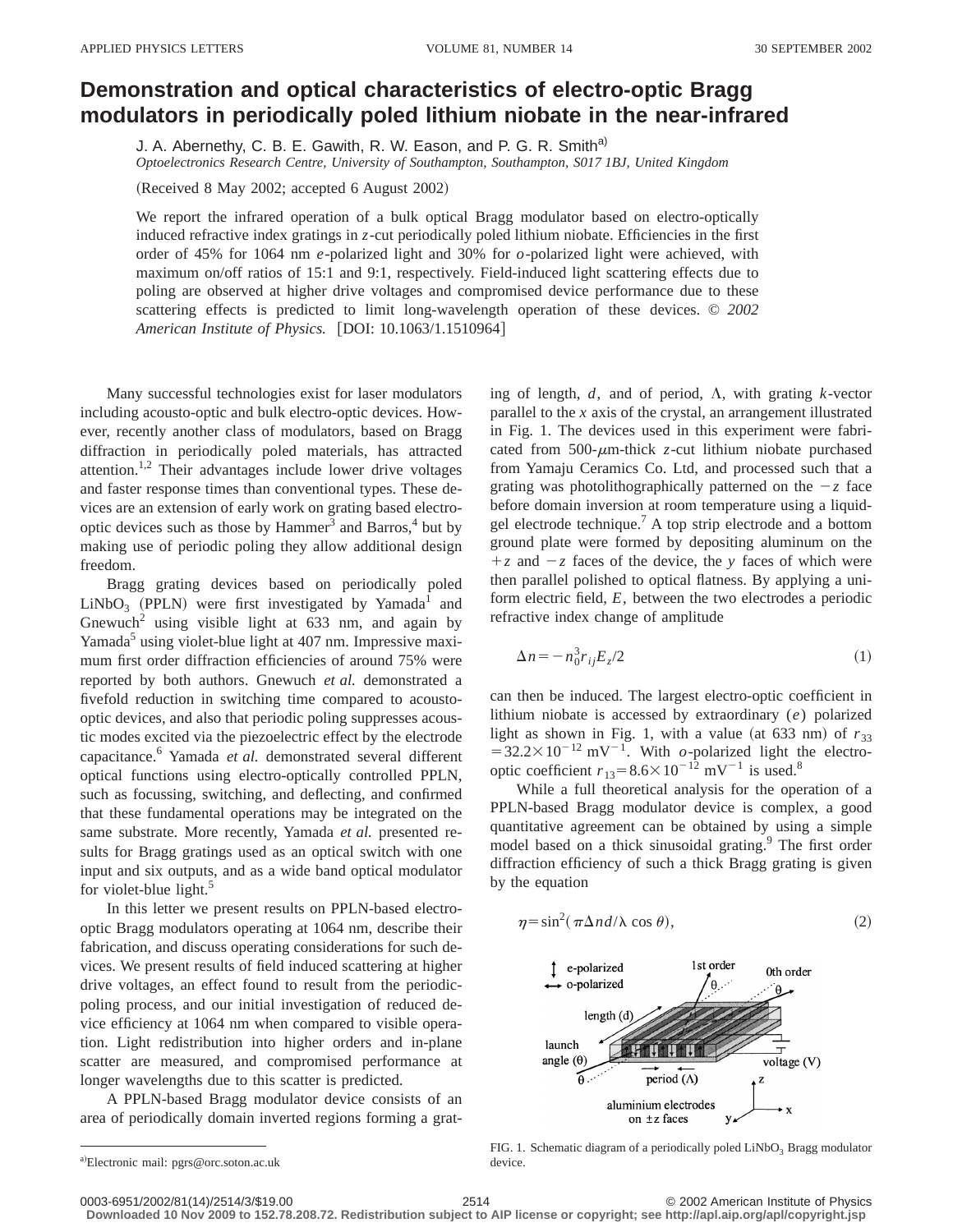where  $\eta$  is the diffraction efficiency,  $\lambda$  is the wavelength in free space,  $\theta$  is the internal angle between the incident light and *y* axis of the crystal, *d* is the length of the grating, and  $\Delta n$  is the change in refractive index due to the applied field. This efficiency equation only holds if the Bragg relation

$$
\sin \theta = \lambda / 2n \Lambda \tag{3}
$$

is satisfied, where  $\Lambda$  is the period of the grating. For a given grating period a large range of wavelengths can satisfy this equation by alteration of the launch angle, such that the only constraints on the operating conditions are set by the device geometry. This means that, once fabrication constraints have been taken into account, it should be possible to design a device that would give high theoretical diffraction efficiencies at any given wavelength.

It should be noted that in the real case the induced refractive index profile is far from sinusoidal and follows a pattern closer to that of a square wave. However, while this refractive index structure can be Fourier decomposed into many finer period sinusoidal gratings, which would in turn cause scattering of the incident beam into several higher orders, these higher-order diffracted spots are not Braggmatched and therefore contain only a small fraction of power from the incident beam. Separate numerical diffraction calculations based on devices operating in the low conversion regime support this assertion, with higher-order beams being orders of magnitude weaker than that of the first-order interaction.

Characterization of the PPLN-based Bragg modulator devices was performed in the infrared using a Nd:YAG laser operating at a wavelength of 1064 nm, and in the visible using a He:Ne laser at 633 nm and argon-ion laser at 488 nm. In each case the beam was passed through a polarizing beam splitter and half wave plate to allow polarization control, and then focused into the device using a 300 mm lens. The sample was mounted on a 5-axis micropositioner to allow movement in the *x*, *y*, and *z* axes, and also tilt about the center of the sample in the  $x-y$  plane and the  $y-z$  plane. The required incident angle for Bragg matching was then set using the micropositioner. A signal generator provided the required voltage wave form, which was then amplified and applied to the top and bottom electrodes on the sample. The range of voltages available for this experiment was  $\pm 200$  V, as determined by the maximum working range of the voltage amplifier (NewFocus model 3211). Calibrated photodiode detectors were positioned at the output of the zero and first diffracted orders and pinholes were used to eliminate any background signal. The output from each detector was passed to an oscilloscope for comparison and recording.

The operation of a Bragg grating modulator at 1064 nm for both *e*- and *o*-polarized light is demonstrated in Fig. 2. The PPLN device used for this experiment featured a 3 cm long grating with a 70  $\mu$ m period, and an incident beam power of 53 mW was used. Operating conditions based on this device geometry correspond to a theoretical internal Bragg angle of 0.19°, and an external angle, via Snell's Law, of 0.44°. In practice, the external angle for maximum diffraction efficiency was measured to be  $0.4^{\circ}$  ( $\pm 0.25^{\circ}$ ), which is in agreement with this figure. From the diagram, an approximate fit between the scaled theoretical diffraction ef-**Downloaded 10 Nov 2009 to 152.78.208.72. Redistribution subject to AIP license or copyright; see http://apl.aip.org/apl/copyright.jsp**



FIG. 2. Graph of diffraction efficiency vs applied voltage. Dashed lines represent the scaled theoretical diffraction efficiency and solid lines represent the measured data for; (a) zeroth order diffraction with *e*-polarized light, (b) first order diffraction with *e*-polarized light, (c) zeroth order diffraction with *o*-polarized light, and (d) first order diffraction with *o*-polarized light.

ficiency calculated using Eq.  $(2)$  (illustrated as the dashed curves of Fig. 2) and measured efficiency (the solid curves) is evident, especially for lower drive voltages. The theory is scaled to the maximum experimental efficiency in each case.

On/off voltages of 65 V for *e*-polarized light and 225 V for *o*-polarized light were measured and diffraction efficiencies in the first order of 45% for *e*-polarized light and 30% for *o*-polarized light are determined from Fig. 2. On/off ratios in the first order of 15:1 for *e*-polarized and 9:1 for *o*-polarized light and off/on ratios in the zeroth order of 7:1 for *e*-polarized and 5:1 for *o*-polarized light were achieved. In addition, Fig. 2 demonstrates that for operation with *e*-polarized light the effective zero field point occurs at a driving voltage of  $-27$  V and not 0 V. It is believed that the origin of this offset is due to a residual refractive index grating that remains after the periodic-poling process, a phenomenon also reported by other groups.<sup>5</sup> Annealing of the device has been found to reduce this effect, but does not fully alleviate the problem.

In keeping with data we have taken at shorter wavelengths, higher field maxima corresponding to higher orders in the argument of Eq. (2)  $(\pi, 3\pi, 5\pi...)$  have been found to exhibit lower diffraction efficiencies. It was also discovered that the diffraction efficiencies achieved when operating in the infrared were consistently lower than for visible operation. Such reduced efficiency is attributed to two effects, the first of which is the scattering of some optical power into higher order spots due to imperfections along the poled grating structure, and the second a voltage induced scatter at increased drive voltages. The latter effect is inherently increased for infrared operation, as the on/off voltages required are higher than those for visible operation.

In order to investigate power redistribution into higher order diffracted spots, and to measure general scatter and beam degradation, angularly resolved beam measurements were performed by scanning a photodetector across the diffracted output peaks of the device. As is clearly demonstrated both theoretically and experimentally in Fig. 2, the